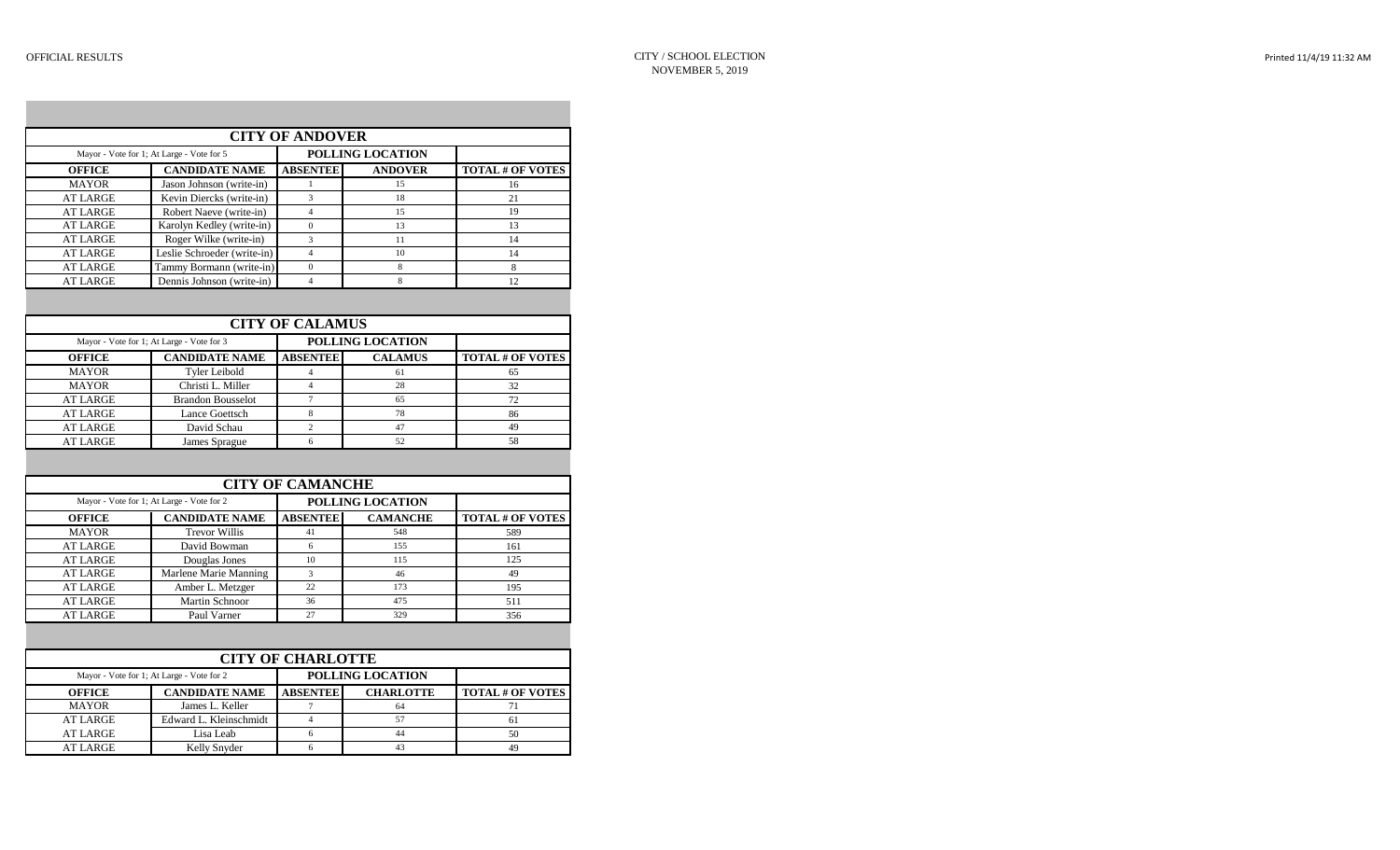|                   |                                                                               |                 |                   | <b>CITY OF CLINTON</b> |                   |                   |                         |
|-------------------|-------------------------------------------------------------------------------|-----------------|-------------------|------------------------|-------------------|-------------------|-------------------------|
|                   | Mayor - Vote for 1; At Large - Vote for 1; 2nd - Vote for 1; 4th - Vote for 1 |                 |                   | POLLING LOCATION       |                   |                   |                         |
| <b>OFFICE</b>     | <b>CANDIDATE NAME</b>                                                         | <b>ABSENTEE</b> | <b>CLINTON W1</b> | <b>CLINTON W2</b>      | <b>CLINTON W3</b> | <b>CLINTON W4</b> | <b>TOTAL # OF VOTES</b> |
| <b>MAYOR</b>      | Scott Maddasion                                                               | 356             | 264               | 531                    | 497               | 600               | 2248                    |
| <b>MAYOR</b>      | Mark Vulich                                                                   | 213             | 101               | 262                    | 247               | 278               | 1101                    |
| $2nd$ WARD        | Lynn McGraw                                                                   | 63              |                   | 300                    |                   |                   | 363                     |
| $2nd$ WARD        | Cyara Peterson                                                                | 85              |                   | 452                    |                   |                   | 537                     |
| $2nd$ WARD        | Andre Ruby                                                                    |                 |                   | 26                     |                   |                   | 33                      |
| $4^{\rm th}$ WARD | Paul Gassman                                                                  | 77              |                   |                        |                   | 407               | 484                     |
| $4^{\rm th}$ WARD | Rhonda Kearns                                                                 | 83              |                   |                        |                   | 426               | 509                     |
| AT LARGE          | Gregg Obren                                                                   | 305             | 211               | 445                    | 437               | 507               | 1905                    |
| <b>AT LARGE</b>   | Cody Seeley                                                                   | 242             | 146               | 323                    | 277               | 337               | 1325                    |

| <b>CITY OF DELMAR</b> |                                           |                 |                  |                         |  |  |  |  |  |
|-----------------------|-------------------------------------------|-----------------|------------------|-------------------------|--|--|--|--|--|
|                       | Mayor - Vote for 1; At Large - Vote for 3 |                 | POLLING LOCATION |                         |  |  |  |  |  |
| <b>OFFICE</b>         | <b>CANDIDATE NAME</b>                     | <b>ABSENTEE</b> | <b>DELMAR</b>    | <b>TOTAL # OF VOTES</b> |  |  |  |  |  |
| <b>MAYOR</b>          | Patty Hardin                              |                 | 91               | 93                      |  |  |  |  |  |
| <b>AT LARGE</b>       | David Frett                               |                 | 79               | 80                      |  |  |  |  |  |
| <b>AT LARGE</b>       | Mark Gerlach                              |                 | 80               | 82                      |  |  |  |  |  |
| <b>AT LARGE</b>       | Steven Jebsen                             |                 | 82               | 83                      |  |  |  |  |  |
|                       |                                           |                 |                  |                         |  |  |  |  |  |
|                       |                                           |                 |                  |                         |  |  |  |  |  |

|                 | <b>CITY OF DEWITT</b>                                       |                 |                  |                         |  |  |  |  |  |  |
|-----------------|-------------------------------------------------------------|-----------------|------------------|-------------------------|--|--|--|--|--|--|
|                 | Mayor - Vore for 1; At Large - Vote for 2; 1st - Vote for 1 |                 | POLLING LOCATION |                         |  |  |  |  |  |  |
| <b>OFFICE</b>   | <b>CANDIDATE NAME</b>                                       | <b>ABSENTEE</b> | <b>DEWITT</b>    | <b>TOTAL # OF VOTES</b> |  |  |  |  |  |  |
| <b>MAYOR</b>    | Donald Thiltgen                                             | 16              | 152              | 168                     |  |  |  |  |  |  |
| $1st$ WARD      | Luanne R. Smith                                             |                 | 74               | 79                      |  |  |  |  |  |  |
| <b>AT LARGE</b> | Garey Chrones                                               | 16              | 144              | 160                     |  |  |  |  |  |  |
| <b>AT LARGE</b> | Kurt Ketelsen                                               |                 | 151              | 167                     |  |  |  |  |  |  |

|                 |                                                                                                                                      | <b>CITY OF GOOSE LAKE</b> |                   |                         |
|-----------------|--------------------------------------------------------------------------------------------------------------------------------------|---------------------------|-------------------|-------------------------|
|                 | Mayor - Vote for 1; At Large - Vote for 2                                                                                            |                           | POLLING LOCATION  |                         |
| <b>OFFICE</b>   | <b>CANDIDATE NAME</b>                                                                                                                | <b>ABSENTEE</b>           | <b>GOOSE LAKE</b> | <b>TOTAL # OF VOTES</b> |
| <b>MAYOR</b>    | Kendell Schoon                                                                                                                       |                           | 43                | 43                      |
| <b>AT LARGE</b> | Patsy C. Farrell                                                                                                                     |                           | 22                | 22                      |
| <b>AT LARGE</b> | Josh Spain* (write-in)                                                                                                               |                           | 19                | 19                      |
| <b>AT LARGE</b> | Darrin Farrell (write-in)                                                                                                            |                           | 19                | 19                      |
| <b>AT LARGE</b> | Write-Ins                                                                                                                            |                           | 13                | 13                      |
|                 | *Josh Spain's name was drawn out of a hat because of the tie and declared duly elected for the office of Goose Lake Council-At-Large | for the term of 4 years.  |                   |                         |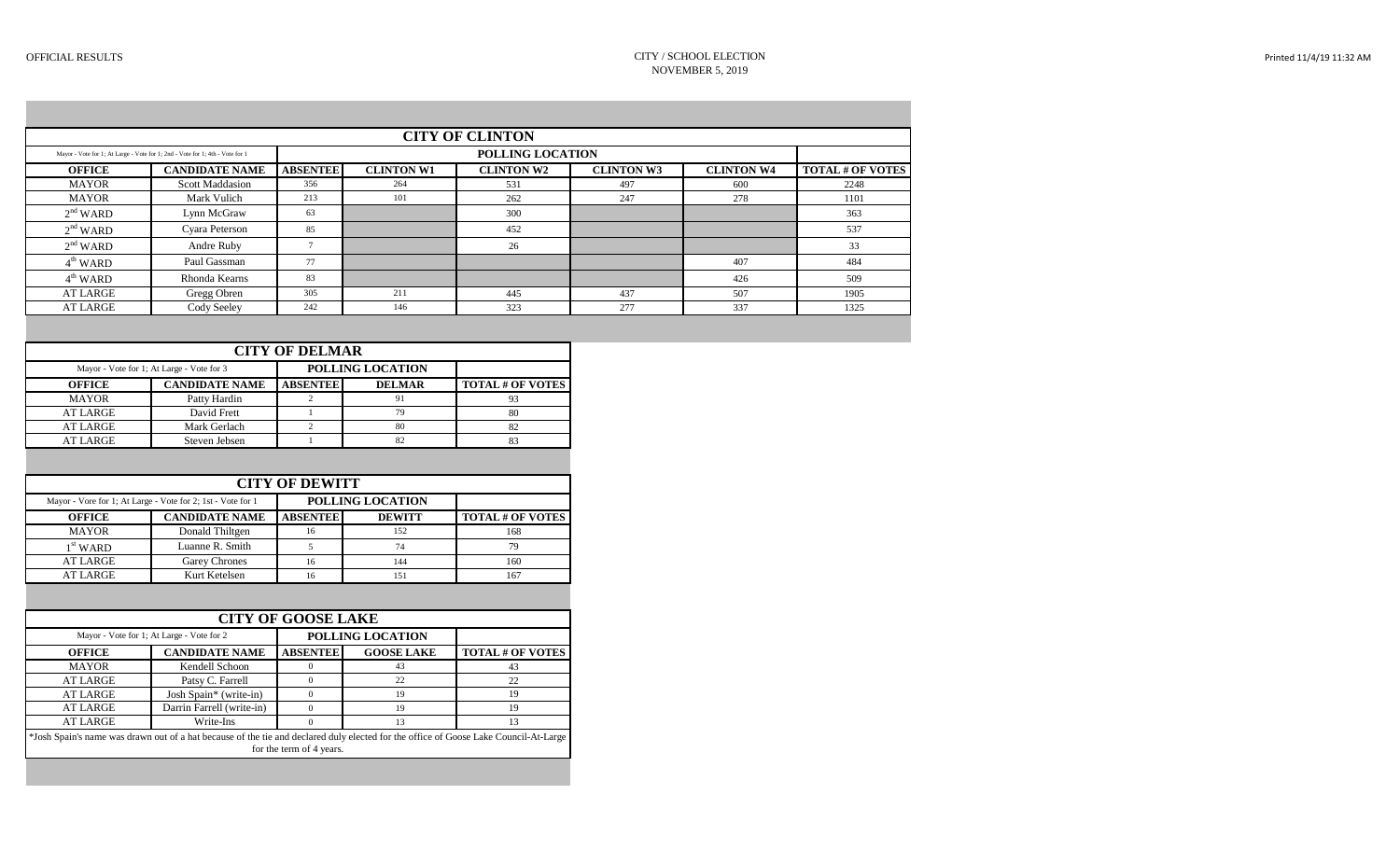|                                    | <b>CITY OF GRAND MOUND</b>                |                            |                         |                         |
|------------------------------------|-------------------------------------------|----------------------------|-------------------------|-------------------------|
|                                    | Mayor - Vote for 1; At Large - Vote for 2 |                            | POLLING LOCATION        |                         |
| <b>OFFICE</b>                      | <b>CANDIDATE NAME</b>                     | <b>ABSENTEE</b>            | <b>GRAND MOUND</b>      | <b>TOTAL # OF VOTES</b> |
| <b>MAYOR</b>                       | Kurt Crosthwaite                          | $\overline{c}$             | 28                      | 30                      |
| <b>AT LARGE</b>                    | Matt Beuthien                             | $\mathbf{1}$               | 31                      | 32                      |
| <b>AT LARGE</b>                    | Craig Schanze                             | $\overline{2}$             | 32                      | 34                      |
|                                    |                                           |                            |                         |                         |
|                                    |                                           | <b>CITY OF LOST NATION</b> |                         |                         |
|                                    | Mayor - Vote for 1; At Large - Vote for 2 |                            | <b>POLLING LOCATION</b> |                         |
| <b>OFFICE</b>                      | <b>CANDIDATE NAME</b>                     | <b>ABSENTEE</b>            | <b>LOST NATION</b>      | <b>TOTAL # OF VOTES</b> |
| <b>MAYOR</b>                       | Ramon Gilroy                              | $\Omega$                   | 61                      | 61                      |
| <b>AT LARGE</b>                    | <b>Stacy Fuehring</b>                     | $\mathbf{0}$               | 25                      | 25                      |
| <b>AT LARGE</b>                    | <b>Brian R Niebuhr</b>                    | $\mathbf{0}$               | 57                      | 57                      |
| <b>AT LARGE</b>                    | Shawn Stecklein                           | $\theta$                   | 41                      | 41                      |
|                                    |                                           |                            |                         |                         |
|                                    |                                           | <b>CITY OF LOW MOOR</b>    |                         |                         |
|                                    | Mayor - Vote for 1; At Large - Vote for 5 |                            | POLLING LOCATION        |                         |
| <b>OFFICE</b>                      | <b>CANDIDATE NAME</b>                     | <b>ABSENTEE</b>            | <b>LOW MOOR</b>         | <b>TOTAL # OF VOTES</b> |
| <b>MAYOR</b>                       | Thomas Goldensoph                         | $\mathbf{0}$               | 24                      | 24                      |
| <b>AT LARGE</b>                    | Lynn Petersen                             | $\overline{0}$             | 28                      | 28                      |
| <b>AT LARGE</b>                    | <b>Brandi Pray</b>                        | $\boldsymbol{0}$           | 21                      | 21                      |
| <b>AT LARGE</b>                    | Karna Rehr                                | $\mathbf{0}$               | 25                      | 25                      |
| <b>AT LARGE</b>                    | Brenda Larkey (write-in)                  | $\overline{0}$             | 24                      | 24                      |
| <b>AT LARGE</b>                    | Steve Jones (write-in)                    | $\theta$                   | $\mathbf{Q}$            | $\mathbf Q$             |
|                                    |                                           |                            |                         |                         |
|                                    |                                           |                            |                         |                         |
|                                    |                                           | <b>CITY OF TORONTO</b>     |                         |                         |
|                                    | Mayor - Vote for 1; At Large - Vote for 5 |                            | <b>POLLING LOCATION</b> |                         |
|                                    |                                           |                            |                         |                         |
| <b>OFFICE</b>                      | <b>CANDIDATE NAME</b>                     | <b>ABSENTEE</b>            | <b>TORONTO</b>          | <b>TOTAL # OF VOTES</b> |
| <b>MAYOR</b>                       | Brenda Kay (write-in)                     | $\mathbf{0}$<br>$\theta$   | 11<br>10                | 11<br>10                |
| <b>AT LARGE</b>                    | Bruce Ewoldt (write-in)                   | $\theta$                   |                         |                         |
|                                    | Deb Bartels (write-in)                    | $\mathbf{0}$               | 11<br>$\mathbf{Q}$      | 11                      |
|                                    | Linda Schneider (write-in)                | $\mathbf{0}$               | 10                      | 9<br>10                 |
| <b>AT LARGE</b><br><b>AT LARGE</b> | Dana Pelley (write-in)                    | $\overline{0}$             | $\mathbf{Q}$            | $\overline{Q}$          |
| <b>AT LARGE</b><br><b>AT LARGE</b> | Elba Scheper (write-in)                   |                            |                         |                         |
|                                    |                                           |                            |                         |                         |
|                                    | Mayor - Vote for 1; At Large - Vote for 2 | <b>CITY OF WELTON</b>      | POLLING LOCATION        |                         |
| <b>OFFICE</b>                      | <b>CANDIDATE NAME</b>                     | <b>ABSENTEE</b>            | <b>WELTON</b>           | <b>TOTAL # OF VOTES</b> |
| <b>MAYOR</b>                       | Dan Vosatka (write-in)                    | $\mathbf{0}$               | 22                      | 22                      |
| <b>AT LARGE</b>                    | Jon Marlowe                               | $\mathbf{0}$               | 26                      | 26                      |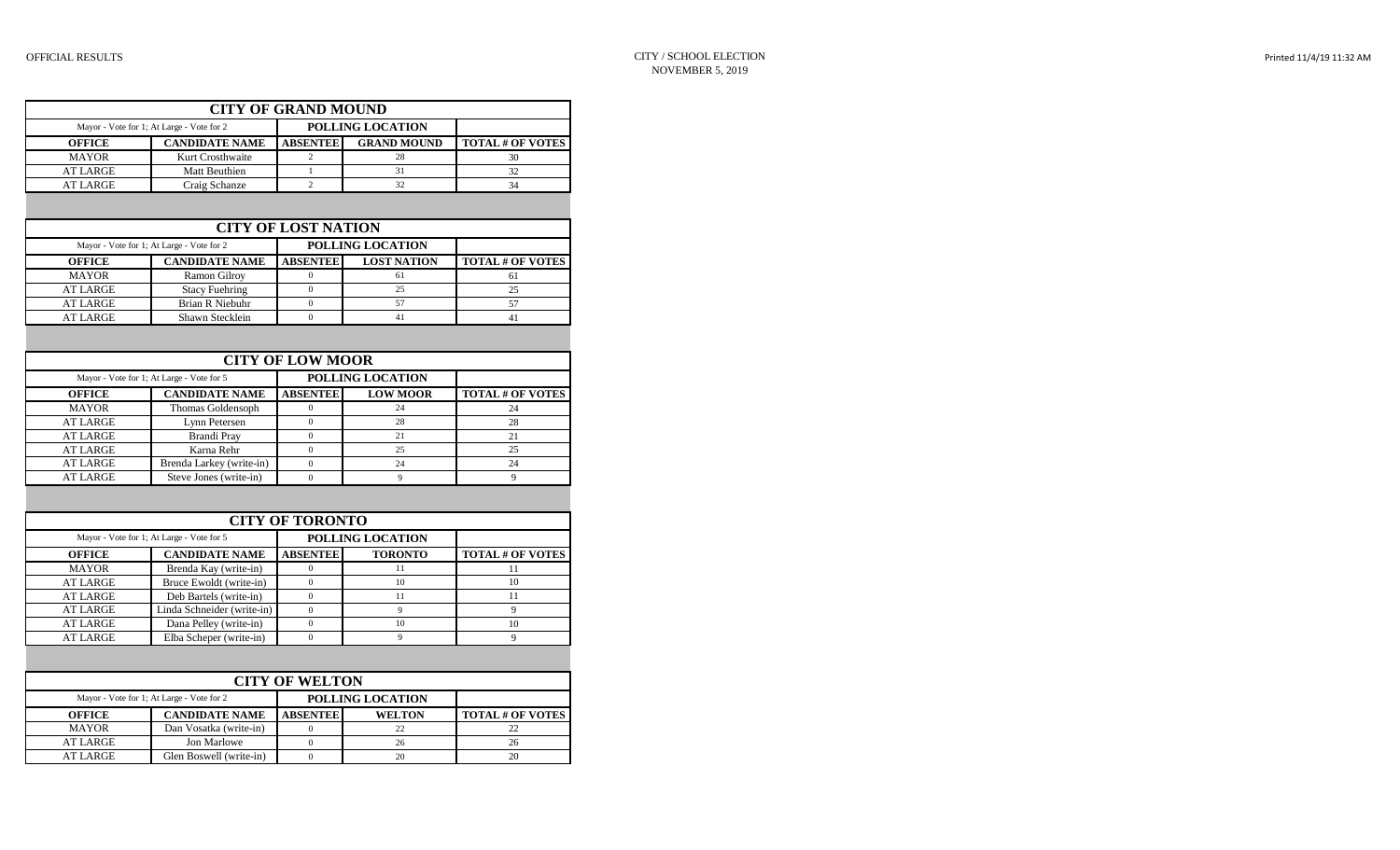| <b>CITY OF WHEATLAND</b>                                      |                       |                 |                  |                         |  |  |  |  |  |
|---------------------------------------------------------------|-----------------------|-----------------|------------------|-------------------------|--|--|--|--|--|
| POLLING LOCATION<br>Mayor - Vote for 1; At Large - Vote for 3 |                       |                 |                  |                         |  |  |  |  |  |
| <b>OFFICE</b>                                                 | <b>CANDIDATE NAME</b> | <b>ABSENTEE</b> | <b>WHEATLAND</b> | <b>TOTAL # OF VOTES</b> |  |  |  |  |  |
| <b>MAYOR</b>                                                  | Century Schnede       |                 |                  | 75                      |  |  |  |  |  |
| <b>AT LARGE</b>                                               | Adam Grau             |                 | 68               | 71                      |  |  |  |  |  |
| <b>AT LARGE</b>                                               | <b>Weston Hicks</b>   |                 | 70               | 73                      |  |  |  |  |  |
| <b>AT LARGE</b>                                               | Paul W. Stankee       |                 | 68               | 70                      |  |  |  |  |  |

| <b>CAL-WHEAT SCHOOLS*</b>                                                           |                       |                 |                |                    |                |               |                  |                     |                         |  |
|-------------------------------------------------------------------------------------|-----------------------|-----------------|----------------|--------------------|----------------|---------------|------------------|---------------------|-------------------------|--|
| At Large - Vote for 1; Dist 3 - Vote for 1; Dist 4 - Vote for 1<br><b>POLLING L</b> |                       |                 |                |                    |                |               |                  |                     |                         |  |
| <b>OFFICE</b>                                                                       | <b>CANDIDATE NAME</b> | <b>ABSENTEE</b> | <b>CALAMUS</b> | <b>GRAND MOUND</b> | <b>TORONTO</b> | <b>WELTON</b> | <b>WHEATLAND</b> | <b>SCOTT COUNTY</b> | <b>TOTAL # OF VOTES</b> |  |
| <b>DIRECTOR AT LARGE</b>                                                            | Larry J Banowetz      |                 | 115            |                    |                |               |                  |                     |                         |  |
| DIRECTOR DISTRICT 3                                                                 | Jay Ganzer            |                 |                |                    |                |               |                  |                     |                         |  |
| <b>DIRECTOR DISTRICT 4</b>                                                          | James Knoche          | 10              |                |                    |                |               |                  |                     |                         |  |

\*Unofficial Results for Cal-Wheat School District until final Canvass being held on Monday, November 18th

| <b>CAMANCHE SCHOOLS</b>  |                       |                 |                         |                 |                   |                   |                   |                 |                  |  |
|--------------------------|-----------------------|-----------------|-------------------------|-----------------|-------------------|-------------------|-------------------|-----------------|------------------|--|
|                          | At Large - Vote for 4 |                 | <b>POLLING LOCATION</b> |                 |                   |                   |                   |                 |                  |  |
| <b>OFFICE</b>            | <b>CANDIDATE NAME</b> | <b>ABSENTEE</b> | <b>ANDOVER</b>          | <b>CAMANCHE</b> | <b>CLINTON W1</b> | <b>CLINTON W2</b> | <b>CLINTON W3</b> | <b>LOW MOOR</b> | TOTAL # OF VOTES |  |
| <b>DIRECTOR AT LARGE</b> | <b>Travis Baker</b>   |                 |                         | 440             | 23                |                   |                   |                 |                  |  |
| DIRECTOR AT LARGE        | Shane Bark            | 56              |                         | 475             |                   |                   |                   |                 |                  |  |
| DIRECTOR AT LARGE        | Albert McManus        |                 |                         | 448             |                   |                   |                   |                 |                  |  |
| <b>DIRECTOR AT LARGE</b> | Justin D. Sampson     |                 |                         | 373             | 19                |                   |                   |                 | 430              |  |
| DIRECTOR AT LARGE        | <b>Brad Weber</b>     | 56              |                         | 511             |                   |                   |                   |                 | 619              |  |

| <b>CENTRAL DEWITT SCHOOLS</b>                    |                       |                 |                |               |               |                    |                 |               |                           |  |
|--------------------------------------------------|-----------------------|-----------------|----------------|---------------|---------------|--------------------|-----------------|---------------|---------------------------|--|
| <b>POLLING LOCATION</b><br>At Large - Vote for 3 |                       |                 |                |               |               |                    |                 |               |                           |  |
| <b>OFFICE</b>                                    | <b>CANDIDATE NAME</b> | <b>ABSENTEE</b> | <b>CALAMUS</b> | <b>DELMAR</b> | <b>DEWITT</b> | <b>GRAND MOUND</b> | <b>LOW MOOR</b> | <b>WELTON</b> | <b>I TOTAL # OF VOTES</b> |  |
| <b>DIRECTOR AT LARGE</b>                         | Bob Gannon            |                 |                | 165           |               |                    |                 |               |                           |  |
| DIRECTOR AT LARGE                                | Corv Huff             |                 |                | 163           |               |                    |                 |               |                           |  |
| DIRECTOR AT LARGE                                | Hannah A. Perrone     |                 |                |               | 174           |                    |                 |               |                           |  |

|                   | <b>CLINTON SCHOOLS</b> |                 |                         |                   |                   |                   |                   |                         |  |  |
|-------------------|------------------------|-----------------|-------------------------|-------------------|-------------------|-------------------|-------------------|-------------------------|--|--|
|                   | At Large - Vote for 3  |                 | <b>POLLING LOCATION</b> |                   |                   |                   |                   |                         |  |  |
| <b>OFFICE</b>     | <b>CANDIDATE NAME</b>  | <b>ABSENTEE</b> | <b>ANDOVER</b>          | <b>CLINTON W1</b> | <b>CLINTON W2</b> | <b>CLINTON W3</b> | <b>CLINTON W4</b> | <b>TOTAL # OF VOTES</b> |  |  |
| DIRECTOR AT LARGE | Jenny Green            | 392             |                         | 226               | 517               | 534               | 609               | 2289                    |  |  |
| DIRECTOR AT LARGE | Michael House          | 294             |                         | 145               | 372               | 381               | 493               | 1694                    |  |  |
| DIRECTOR AT LARGE | Mike Pelham            | 376             |                         | 208               | 486               | 463               | 576               | 2118                    |  |  |
| DIRECTOR AT LARGE | Brianna Varner         | 187             |                         | 136               | 282               | 268               | 328               | 1206                    |  |  |
|                   |                        |                 |                         |                   |                   |                   |                   |                         |  |  |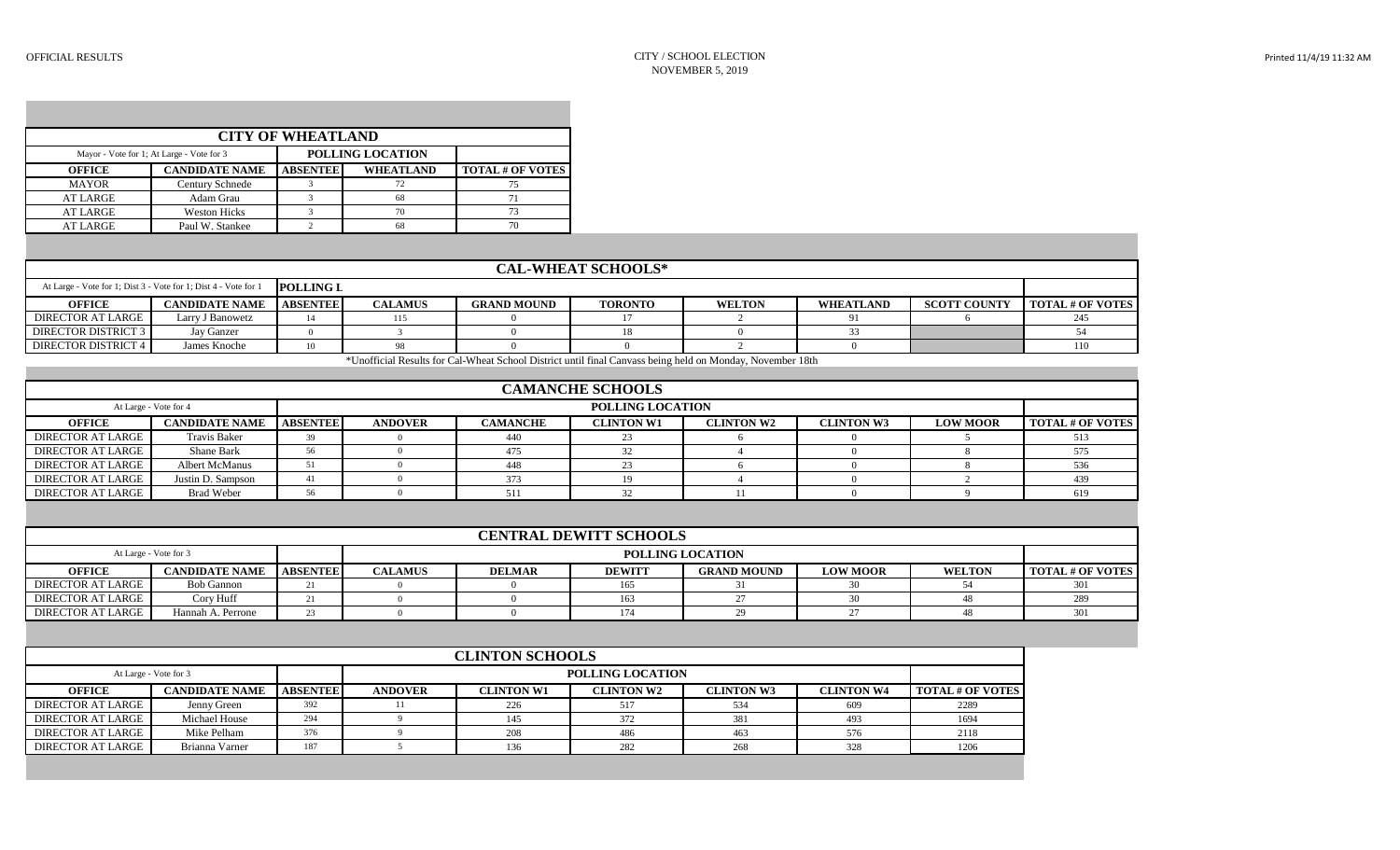| <b>DELWOOD SCHOOLS*</b>                                         |                       |                         |                |               |  |                                          |  |  |  |  |
|-----------------------------------------------------------------|-----------------------|-------------------------|----------------|---------------|--|------------------------------------------|--|--|--|--|
| At Large - Vote for 1; Dist 1 - Vote for 1; Dist 2 - Vote for 1 |                       | <b>POLLING LOCATION</b> |                |               |  |                                          |  |  |  |  |
| <b>OFFICE</b>                                                   | <b>CANDIDATE NAME</b> | <b>ABSENTEE</b>         | <b>CALAMUS</b> | <b>DELMAR</b> |  | <b>JACKSON COUNTY   TOTAL # OF VOTES</b> |  |  |  |  |
| <b>DIRECTOR AT LARGE</b>                                        | Cody Mever            |                         |                | 124           |  | 129                                      |  |  |  |  |
| DIRECTOR AT LARGE                                               | Heather Rickertsen    |                         |                |               |  |                                          |  |  |  |  |
| DIRECTOR DISTRICT 1                                             | Rvan Hackman          |                         |                | 168           |  | 174                                      |  |  |  |  |
| <b>DIRECTOR DISTRICT 2</b>                                      | Ronald J Filloon      |                         |                | 154           |  | 160                                      |  |  |  |  |

\*Unofficial Results for Delwood School District until final Canvass being held on Monday, November 18th

| <b>EASTON VALLEY SCHOOLS</b> |                                                                 |                 |                         |                         |  |  |  |  |  |  |  |
|------------------------------|-----------------------------------------------------------------|-----------------|-------------------------|-------------------------|--|--|--|--|--|--|--|
|                              | At Large - Vote for 1; Dist 1 - Vote for 1; Dist 2 - Vote for 1 |                 | <b>POLLING LOCATION</b> |                         |  |  |  |  |  |  |  |
| OFFICE                       | <b>CANDIDATE NAME</b>                                           | <b>ABSENTEE</b> | <b>ANDOVER</b>          | <b>TOTAL # OF VOTES</b> |  |  |  |  |  |  |  |
| DIRECTOR AT LARGE            | <b>Shev Bauer</b>                                               |                 |                         |                         |  |  |  |  |  |  |  |
| <b>DIRECTOR AT LARGE</b>     | Jennifer Weber                                                  |                 |                         |                         |  |  |  |  |  |  |  |
| <b>DIRECTOR DISTRICT 1</b>   | Matthew Franzen                                                 |                 |                         |                         |  |  |  |  |  |  |  |
| DIRECTOR DISTRICT 2          | Linda Skoff                                                     |                 |                         |                         |  |  |  |  |  |  |  |

| <b>MAQUOKETA SCHOOLS</b>       |                                                    |                 |                         |                         |  |  |  |  |  |  |
|--------------------------------|----------------------------------------------------|-----------------|-------------------------|-------------------------|--|--|--|--|--|--|
|                                | At Large - Vote for 3; At Large (TFV) - Vote for 1 |                 | <b>POLLING LOCATION</b> |                         |  |  |  |  |  |  |
| <b>OFFICE</b>                  | <b>CANDIDATE NAME</b>                              | <b>ABSENTEE</b> | <b>DELMAR</b>           | <b>TOTAL # OF VOTES</b> |  |  |  |  |  |  |
| <b>DIRECTOR AT LARGE</b>       | Terry Creegan                                      |                 |                         |                         |  |  |  |  |  |  |
| <b>DIRECTOR AT LARGE</b>       | Michael Lee Hayward                                |                 |                         |                         |  |  |  |  |  |  |
| <b>DIRECTOR AT LARGE</b>       | <b>Thomas Miller</b>                               |                 |                         |                         |  |  |  |  |  |  |
| <b>DIRECTOR AT LARGE (TFV)</b> | Mary Herring                                       |                 |                         |                         |  |  |  |  |  |  |

| <b>MIDLAND SCHOOLS</b>                           |                          |                 |                |                         |  |  |    |  |  |  |  |
|--------------------------------------------------|--------------------------|-----------------|----------------|-------------------------|--|--|----|--|--|--|--|
| <b>POLLING LOCATION</b><br>At Large - Vote for 3 |                          |                 |                |                         |  |  |    |  |  |  |  |
| <b>OFFICE</b>                                    | <b>CANDIDATE NAME</b>    | <b>ABSENTEE</b> | <b>CALAMUS</b> | <b>TOTAL # OF VOTES</b> |  |  |    |  |  |  |  |
| DIRECTOR AT LARGE                                | Thomas Orr               |                 |                |                         |  |  |    |  |  |  |  |
| DIRECTOR AT LARGE                                | Katalin Rushford         |                 |                |                         |  |  | 44 |  |  |  |  |
| DIRECTOR AT LARGE                                | <b>Stacie Cronkleton</b> |                 |                |                         |  |  |    |  |  |  |  |

| <b>NORTHEAST SCHOOLS</b> |                                |    |                |                         |                   |                   |               |                   |                 |               |                         |  |  |
|--------------------------|--------------------------------|----|----------------|-------------------------|-------------------|-------------------|---------------|-------------------|-----------------|---------------|-------------------------|--|--|
|                          | At Large - Vote for 3          |    |                | <b>POLLING LOCATION</b> |                   |                   |               |                   |                 |               |                         |  |  |
| <b>OFFICE</b>            | <b>CANDIDATE NAME ABSENTEE</b> |    | <b>ANDOVER</b> | <b>CHARLOTTE</b>        | <b>CLINTON W1</b> | <b>CLINTON W2</b> | <b>DELMAR</b> | <b>GOOSE LAKE</b> | <b>LOW MOOR</b> | <b>WELTON</b> | <b>TOTAL # OF VOTES</b> |  |  |
| <b>DIRECTOR AT LARGE</b> | Jeni Grantz                    |    |                |                         |                   |                   |               |                   |                 |               | 210                     |  |  |
| <b>DIRECTOR AT LARGE</b> | Heather Jensen                 | 14 |                |                         |                   |                   |               |                   |                 |               | 112                     |  |  |
| <b>DIRECTOR AT LARGE</b> | Richard J. Krogmann            | 15 |                |                         |                   |                   |               |                   |                 |               | 169                     |  |  |
| <b>DIRECTOR AT LARGE</b> | Shawn Rathje                   | 10 |                | 66                      |                   |                   |               |                   |                 |               |                         |  |  |
|                          |                                |    |                |                         |                   |                   |               |                   |                 |               |                         |  |  |